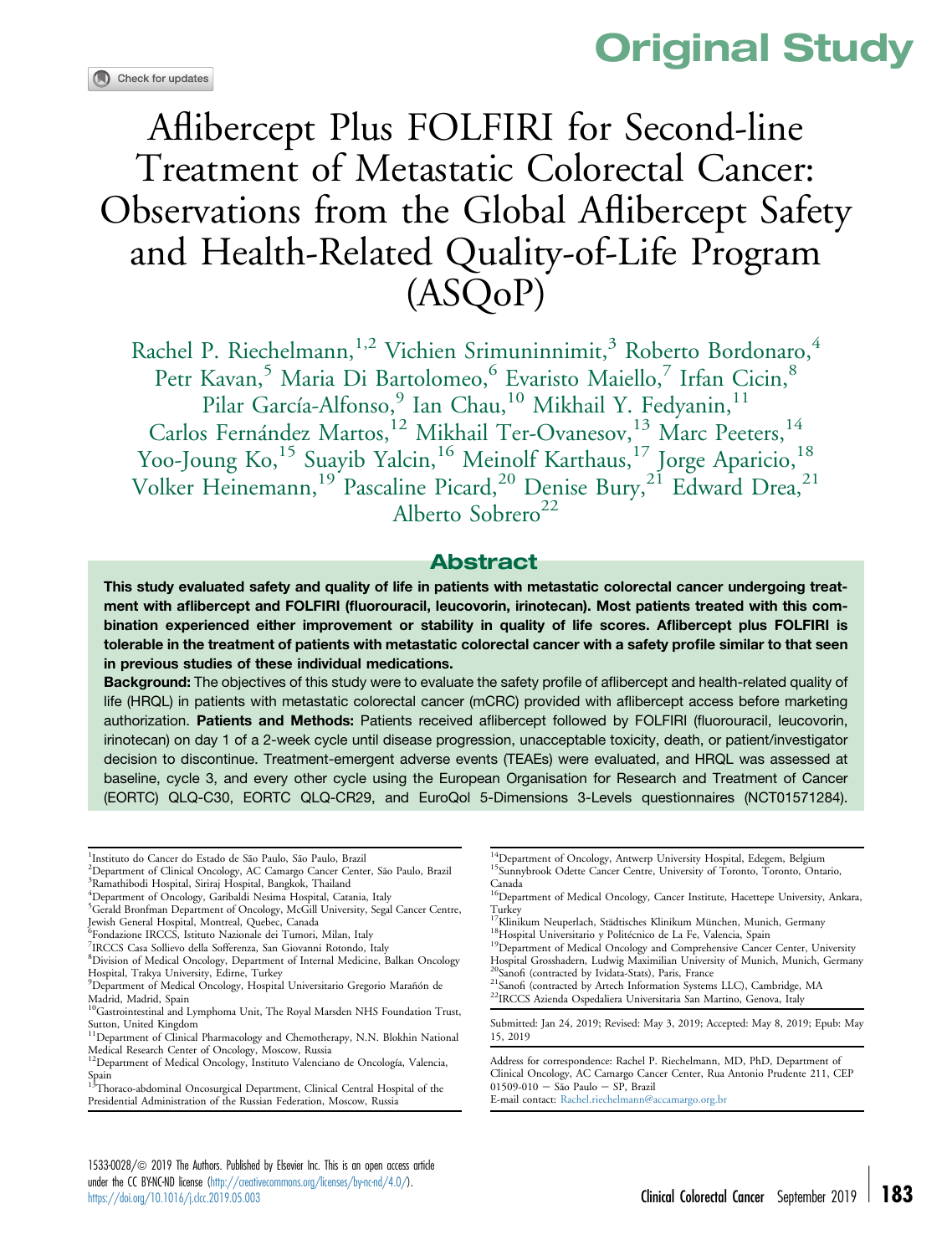Results: Overall, 779 adult patients with mCRC, who received  $\geq 1$  prior oxaliplatin-based regimen and had disease progression during or following their last administration of oxaliplatin-based chemotherapy, were enrolled. At data cutoff, all patients had discontinued treatment, mainly owing to disease progression (51.7%). The most common TEAEs of any grade were diarrhea (61.6%), hypertension (48.4%), and nausea (43.3%). The most common grade 3/4 TEAEs were hypertension (24.1%), neutropenia (23.1%), and diarrhea (15.3%). Clinically meaningful changes in HRQL were reported for all measures. Most patients either had an improvement in their HRQL scores or remained stable during the treatment period based on patient-reported outcomes. **Conclusion:** The data from this study support the tolerability of the combination of aflibercept and FOLFIRI in a setting that more closely approximates real life in patients with mCRC who failed to respond to oxaliplatin-based chemotherapy, and also suggest an improvement in HRQL.

Clinical Colorectal Cancer, Vol. 18, No. 3, 183-91 @ 2019 The Authors. Published by Elsevier Inc. This is an open access article under the CC BY-NC-ND license [\(http://creativecommons.org/licenses/by-nc-nd/4.0/](http://creativecommons.org/licenses/by-nc-nd/4.0/)).

Keywords: Antiangiogenic, Colorectal neoplasms, Patient-reported outcome measures, Receptors, Vascular endothelial growth factor

### Introduction

Aflibercept (Zaltrap, known as ziv-aflibercept in the United States) is an anti-angiogenic protein approved in combination with fluorouracil (5-FU), leucovorin, and irinotecan (FOLFIRI) for patients with metastatic colorectal cancer (mCRC) that has progressed following an oxaliplatin-containing regimen, with or without previous bevacizumab.[1](#page-8-0) Aflibercept consists of key domains from the human vascular endothelial growth factor (VEGF) receptors 1 and 2 fused with the Fc portion of human immunoglobulin  $G^{1,2}$  $G^{1,2}$  $G^{1,2}$  and blocks all VEGF-A and VEGF-B isoforms plus placental growth factor from interacting with their receptors.<sup>[3](#page-8-0)</sup>

In the phase III VELOUR study, aflibercept plus FOLFIRI improved survival outcomes and response rates in patients treated with prior oxaliplatin-based chemotherapy.<sup>[4](#page-8-0)</sup> The median overall survival (OS) was 13.50 months with aflibercept plus FOLFIRI versus 12.06 months in the placebo and FOLFIRI arm (hazard ratio [HR], 0.82; 95.34% confidence interval [CI], 0.71-0.94;  $P =$  $.0032$ ).<sup>[4](#page-8-0)</sup>

The Aflibercept Safety and health-related Quality-of-life Program (ASQoP) (NCT01571284) is a global, multicenter, single-arm, open-label study evaluating the safety and health-related quality of life (HRQL) of aflibercept plus FOLFIRI in patients with mCRC previously treated with an oxaliplatin-containing regimen. As efficacy was demonstrated in the VELOUR trial, the objective of this study was to provide patients with mCRC access to aflibercept before marketing authorization, to evaluate safety, and to document changes in HRQL in a setting that more closely approximates real life.

### Materials and Methods

### Study Design

Patients received aflibercept (4 mg/kg intravenous infusion over 1 hour) followed by FOLFIRI (DL-leucovorin [400 mg/m<sup>2</sup>], irinotecan [180 mg/m<sup>2</sup>], 5-FU [400 mg/m<sup>2</sup> bolus + 2400 mg/m<sup>2</sup> continuous infusion], or individualized dosing based on physician's clinical judgment) on day 1 of a 2-week cycle. Patients were treated until disease progression, unacceptable toxicity, death, or patient/ investigator decision to discontinue. Patients were followed

throughout treatment and for 30 days after their last treatment (aflibercept or FOLFIRI) administration (end of treatment [EOT]).

Dose adjustments or cycle delays owing to toxicity were permitted, based on investigator discretion; treatment was resumed after the toxicity resolved. Patients could permanently discontinue aflibercept, FOLFIRI, one component of FOLFIRI, or all treatment. Supportive treatment with granulocyte-colony stimulating factor was permitted at the first occurrence of grade  $\geq$  3 neutropenia and as secondary prophylaxis for subsequent cycles in patients at increased risk for neutropenic complications.

### Patients

Eligible patients were aged  $\geq$  18 years; had metastatic histologically or cytologically confirmed adenocarcinoma of the colon or rectum; had European Cooperative Oncology Group performance status (ECOG PS) of 0/1; and had received at least one prior oxaliplatin-based regimen, with disease progression during or following the last administration of oxaliplatin-based chemotherapy. Patients with prior irinotecan therapy, inadequate bone marrow function (absolute neutrophil count  $\langle 1.5 \times 10^9/L, \text{platelet}$ count  $< 100 \times 10^9$ /L, hemoglobin  $< 9.0$  g/dL), inadequate liver function tests (total bilirubin  $> 1.5 \times$  upper limit of normal [ULN], transaminases  $> 3 \times$  ULN, alkaline phosphatase  $> 3 \times$ ULN), or uncontrolled hypertension were excluded.

Written informed consent was obtained from all patients. The study was conducted according to the principles of the International Conference on Harmonisation guidelines for Good Clinical Practice. The clinical trial protocol and subsequent amendments were approved by an independent ethics committee.

### Study Objectives

The primary objective of ASQoP was to evaluate the safety of aflibercept plus FOLFIRI in patients with previously treated mCRC in a setting that more closely approximates real life. The secondary objective was to document the impact of aflibercept plus FOLFIRI on patient-reported HRQL. Moreover, this trial provided access to aflibercept to patients with mCRC and investigators before marketing authorization and commercial availability.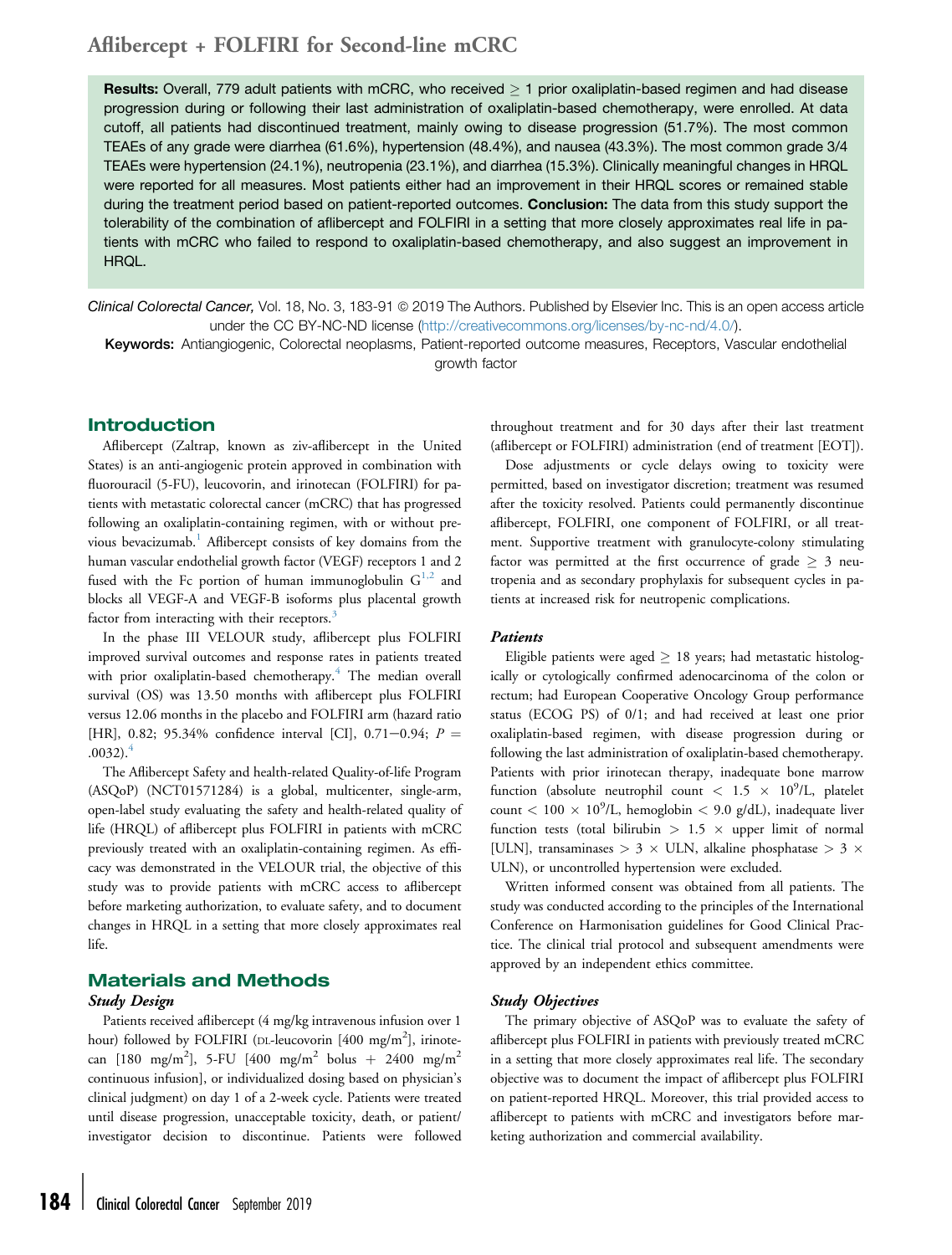#### Safety Assessments

Treatment-emergent adverse events (TEAEs) were evaluated by clinical examination and reported using the Medical Dictionary for Regulatory Activities (MedDRA) version 19.0, according to the National Cancer Institute Common Terminology Criteria for Adverse Events (NCI-CTCAE), version 4.03. TEAEs reflect adverse events (AEs) that occurred during treatment regardless of their relationship to the study drug. Laboratory parameters and vital signs were classified according to NCI-CTCAE version 4.0. Safety was also analyzed in subgroups.

#### HRQL Assessments

HRQL was assessed via patient-reported outcomes (PROs) before clinical examination at baseline, cycle 3 (week 6), every other cycle during treatment, and at EOT. The PROs included the European Organisation for Research and Treatment of Cancer (EORTC) Quality of Life Questionnaire core module (QLQ-C30 [C30]; version 3) and the EuroQol 5-Dimensions 3-Levels (EQ-5D-3L) questionnaire. Sites also had the option to administer the EORTC 29-item colorectal cancer-specific module (CR29) as an exploratory endpoint.

For the C30, global health status (scoring of items 29 and 30) and 5 functional scales (Physical, Role, Emotional, Cognitive, and Social) were assessed. For the EQ-5D, a single health state utility value (HSUV) and visual analog scale (VAS) were analyzed. For the CR29, questions on body image, anxiety, weight concerns, and sexual interest for men/women were analyzed. Scale and single-item measures range from 0 to 100, except for the EQ-5D HSUV, which ranges from 0 to 1. Higher scores generally indicate better HRQL; however, higher scores for symptoms (anxiety, weight) indicate worse HRQL.

The percentage of patients experiencing a clinically meaningful change in HRQL (the within-person change needed to indicate a relevant treatment benefit representing the difference between 2 time points that can be considered clinically relevant) $5$  was reported in terms of improvement, deterioration, or neither (stable HRQL). The clinically meaningful changes are  $\geq \pm$  7 points for EQ-5D VAS,  $\delta \geq 0.074$  points for EQ-5D HSUV score,<sup>7</sup> and  $\geq \pm 10$ points for C30 and CR29 summary and subscales.<sup>[8](#page-8-0)</sup>

#### Statistical Analyses

The study planned to enroll approximately 900 patients from 150 sites worldwide, with patient recruitment ending when aflibercept became commercially available in each country.

The safety population included all patients who provided written informed consent and received  $\geq 1$  complete cycle of study treatment (aflibercept or FOLFIRI). The HRQL population included those patients from the safety population who completed the C30, EQ-5D, and CR29 (where available) questionnaires at baseline, had  $\geq 1$  post-baseline assessment, and completed the EOT survey.

No imputations of missing data were performed. If 1 of the 2 EQ-5D-5L items had missing data, the HSUV single index score was not calculated, and the patient was not included in the analysis. Missing values for subscales of the C30 and CR29 were calculated according to the EORTC scoring manual. $9$  For a multi-item scale, a subscale score was calculated only if  $\geq$  50% of the constituent items

were completed, with the score for missing items assumed to be 0. Missing data were not imputed for single-item scales nor if an assessment was missed/not completed at a study visit.

#### **Results**

Of 798 patients screened at 151 sites in 23 countries, 781 were enrolled (June 6, 2012-January 3, 2015), and 779 received  $\geq 1$ complete cycle of study treatment. Overall, 1 to 28 sites and 1 to 200 patients were enrolled per country.

At data cutoff (March 20, 2017), all patients had discontinued treatment owing to disease progression (51.7%), TEAEs (26.8%), patient request (10.8%), lost to follow-up (0.4%), or other reasons (10.3%). Overall, 188 patients (24.1%) discontinued 1 component of treatment: 91 (11.7%) discontinued aflibercept only and 97 (12.5%) discontinued FOLFIRI only.

The median age was 61.0 years (range, 20-89 years), with 8.3% aged  $\geq$  75 years [\(Table 1\)](#page-3-0). The colon was the primary tumor site in one-half (52.1%) of the patients, most (77.5%) patients had undergone prior surgery, and almost one-half (46.2%) of patients had previously received bevacizumab.

Patients received a median of 7.0 (interquartile range [IQR], 4.0- 12.0) treatment cycles (aflibercept, 6.0 [IQR, 3.0-12.0]; 5-FU, 7.0 [IQR, 4.0-12.0]; irinotecan, 7.0 [IQR, 4.0-12.0]), and were treated for a median of 16.6 weeks (IQR, 9.3-32.1 weeks) (aflibercept, 15.0 weeks; 5-FU, 16.4 weeks; irinotecan, 16.0 weeks). Dose modifications of aflibercept, 5-FU, and irinotecan were required in 19%, 50%, and 50% of patients, respectively. The planned/actual weekly dose intensities were aflibercept 2.00/1.63 mg/kg, 5-FU 1400.00/ 1058.97 mg/m<sup>2</sup>, and irinotecan 90.00/68.91 mg/m<sup>2</sup>.

#### Safety

Overall, TEAEs were reported in 98.7% of patients [\(Table 2\)](#page-3-0), including grade 3/4 TEAEs in 78.2% of patients and serious AEs in 34.9% of patients; 94.0% (732/779), 65.0% (506/779), and 20.4% (159/779) of these events, respectively, were considered treatment-related. TEAEs led to permanent treatment discontinuation in 208 (26.7%) patients, and premature discontinuation of aflibercept or FOLFIRI in 104 (13.4%) patients.

The most common TEAEs were diarrhea (61.6%) and hypertension (48.4%) [\(Table 2\)](#page-3-0). Grade 3/4 hypertension was reported in 24.1% of patients and was possibly related to treatment in 43.3% of patients (grade 3/4, 22.7%). Hematologic laboratory abnormalities included anemia (535/744; 71.9%), leukopenia (532/745; 71.4%), and neutropenia (450/744; 60.5%). The incidence of grade 3/4 hematologic abnormalities was generally low; however, neutropenia was reported in 227 (30.5%) of 744 patients (febrile neutropenia, 15/779 [1.9%]). The most common non-hematologic laboratory abnormalities were elevated alkaline phosphatase (465/733; 63.4%), proteinuria (468/779; 60.1%), and elevated aspartate transaminase (342/727; 47.0%). Grade 3/4 proteinuria was observed in 7.6% of patients, mostly without clinical signs of edema. The most common TEAEs of specific interest (grouped term) were diarrhea (61.7%) and hypertension (50.2%) (see [Supplemental Table 1](#page-9-0) in the online version).

In total, 48 (6.2%) patients died on study; 36 died during the ontreatment phase owing to disease progression ( $n = 19$ ; 2.4%),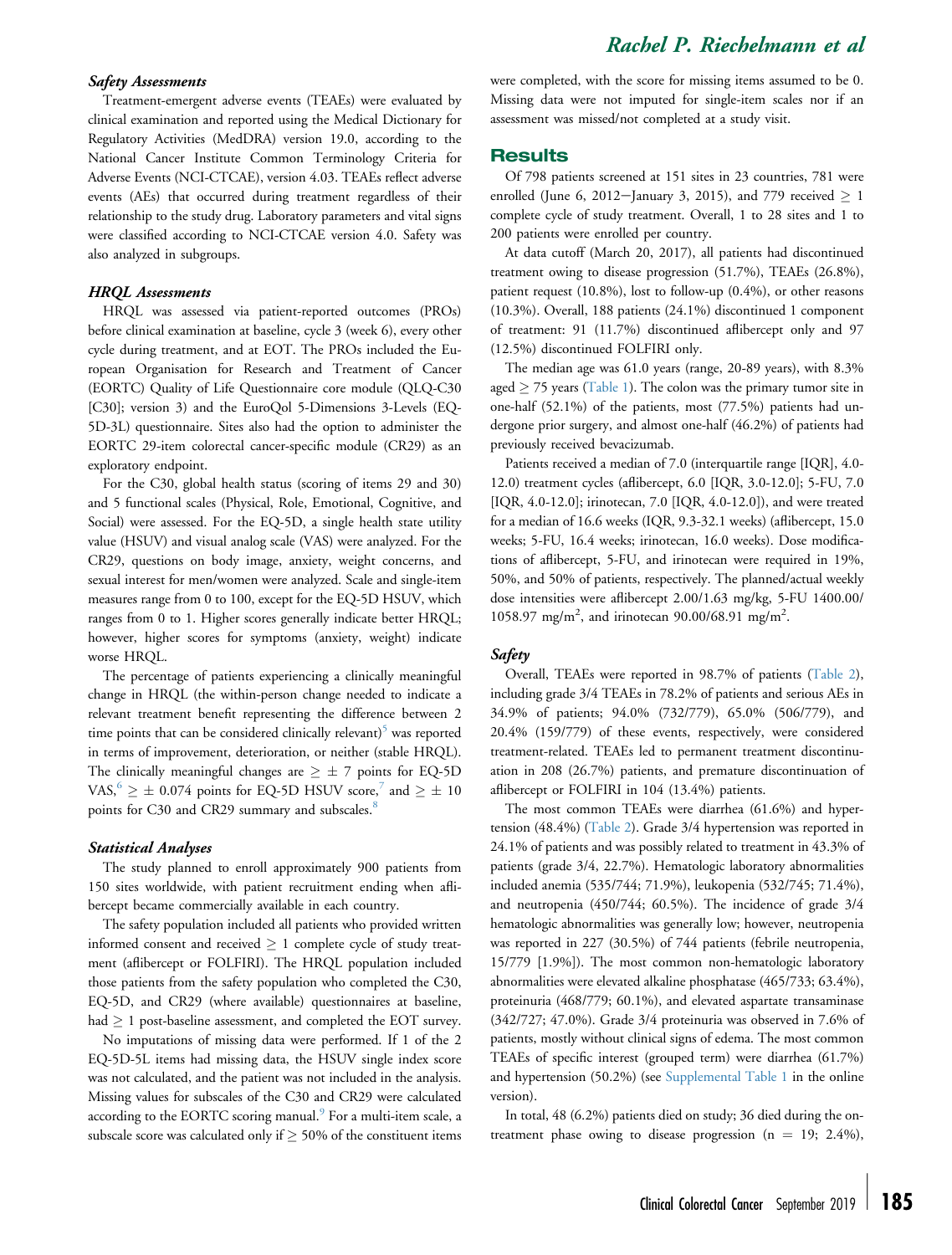<span id="page-3-0"></span>

|                         | Table 1 Demographics and Baseline Characteristics |                                                   |  |  |  |  |
|-------------------------|---------------------------------------------------|---------------------------------------------------|--|--|--|--|
| <b>Characteristic</b>   |                                                   | <b>Safety Population</b><br>(N = 779), n $(\%)^a$ |  |  |  |  |
| Age, y                  |                                                   |                                                   |  |  |  |  |
|                         | Median (range)                                    | 61.0 (20-89)                                      |  |  |  |  |
| $<$ 65                  |                                                   | 475 (61.0)                                        |  |  |  |  |
| 65-74                   |                                                   | 239 (30.7)                                        |  |  |  |  |
| >75                     |                                                   | 65 (8.3)                                          |  |  |  |  |
| Gender                  |                                                   |                                                   |  |  |  |  |
| Male                    |                                                   | 465 (59.7)                                        |  |  |  |  |
| Female                  |                                                   | 314 (40.3)                                        |  |  |  |  |
| (range)                 | Median time from diagnosis, mos                   | 13.4 (3-142)                                      |  |  |  |  |
| <b>ECOG PS</b>          |                                                   |                                                   |  |  |  |  |
| 0                       |                                                   | 484 (62.1)                                        |  |  |  |  |
| 1                       |                                                   | 292 (37.5)                                        |  |  |  |  |
| Missing                 |                                                   | 3(0.4)                                            |  |  |  |  |
| Prior bevacizumab       |                                                   | 360 (46.2)                                        |  |  |  |  |
|                         | Prior anti-EGFR therapy <sup>D</sup>              | 59 (7.6)                                          |  |  |  |  |
| <b>Primary Site</b>     |                                                   |                                                   |  |  |  |  |
| Colon                   |                                                   | 406 (52.1)                                        |  |  |  |  |
| Rectosigmoid            |                                                   | 171 (22.0)                                        |  |  |  |  |
| Rectum                  |                                                   | 200 (25.7)                                        |  |  |  |  |
| Other                   |                                                   | 2(0.3)                                            |  |  |  |  |
|                         | <b>Main Metastatic Site at Baseline</b>           |                                                   |  |  |  |  |
| Liver                   |                                                   | 574 (73.7)                                        |  |  |  |  |
|                         | Liver (only)                                      | 225 (28.9)                                        |  |  |  |  |
|                         | Liver $+$ any other site                          | 349 (44.8)                                        |  |  |  |  |
| Lung                    |                                                   | 369 (47.4)                                        |  |  |  |  |
|                         | Distant lymph nodes                               | 176 (22.6)                                        |  |  |  |  |
| <b>Baseline</b>         | <b>Organs With Metastases at</b>                  |                                                   |  |  |  |  |
| 1                       |                                                   | 358 (46.0)                                        |  |  |  |  |
| >1                      |                                                   | 421 (54.0)                                        |  |  |  |  |
| <b>Prior Treatments</b> |                                                   |                                                   |  |  |  |  |
| Surgery                 |                                                   | 604 (77.5)                                        |  |  |  |  |
| Radiotherapy            |                                                   | 139 (17.8)                                        |  |  |  |  |
|                         | Prior advanced chemotherapy only                  | 576 (73.9)                                        |  |  |  |  |

| Abbreviations: ECOG PS $=$ European Cooperative Oncology Group performance status; EGFR $=$ |  |
|---------------------------------------------------------------------------------------------|--|
| epidermal growth factor receptor.                                                           |  |

aUnless otherwise stated.

**Patients who have taken cetuximab and/or panitumumab as previous anti-cancer therapy.** 

TEAEs (n = 15; 1.9%), or sudden death (n = 2; 0.3%). The TEAEs leading to death were infections ( $n = 6$ ; 0.8%), general physical health deterioration, intestinal/large intestinal perforation (each  $n = 2$ ; 0.3%), acute pulmonary edema, psychiatric disorders, cardiac arrest, pneumonia aspiration, and pulmonary hemorrhage (each n = 1; 0.1%). In addition, 12 deaths occurred  $\geq$  30 days after EOT; only 1 of these (stoma site hemorrhage) was considered treatment-related. One patient was included in the clinical trial but died owing to disease progression before receiving treatment.

The incidence of TEAEs was similar among patients with and without prior bevacizumab treatment (99.2% and 98.3%, respectively; grade 3/4 in 76.1% and 80.0%). Hypertension was reported

|                                             |                           | Aflibercept + FOLFIRI ( $N = 779$ ) |
|---------------------------------------------|---------------------------|-------------------------------------|
| TEAE, %                                     | All Grades, n (%)         | Grade 3/4, n (%)                    |
| <b>Most Frequent TEAEs</b>                  |                           |                                     |
| Any TEAE                                    | 769 (98.7)                | 609 (78.2)                          |
| Diarrhea                                    | 480 (61.6)                | 119 (15.3)                          |
| Hypertension                                | 377 (48.4)                | 188 (24.1)                          |
| Nausea                                      | 337 (43.3)                | 22(2.8)                             |
| <b>Stomatitis</b>                           | 334 (42.9)                | 82 (10.5)                           |
| Fatigue                                     | 287 (36.8)                | 53 (6.8)                            |
| Decreased appetite                          | 207 (26.6)                | 15(1.9)                             |
| Vomiting                                    | 196 (25.2)                | 24(3.1)                             |
| Asthenia                                    | 194 (24.9)                | 57(7.3)                             |
| Weight decreased                            | 171 (22.0)                | 8(1.0)                              |
| <b>Laboratory Abnormalities</b>             |                           |                                     |
| Hematologic laboratory<br>abnormalities     |                           |                                     |
| Anemia                                      | $(n = 744)$<br>35 (71.9)  | $(n = 744)$<br>14(1.9)              |
| Leukopenia                                  | $(n = 745)$<br>532 (71.4) | $(n = 745)$<br>72 (9.7)             |
| Neutropenia                                 | $(n = 744)$<br>450 (60.5) | $(n = 744)$<br>227 (30.5)           |
| Thrombocytopenia                            | $(n = 745)$<br>293 (39.3) | $(n = 745)$<br>13(1.7)              |
| Non-hematologic laboratory<br>abnormalities |                           |                                     |
| Elevated alkaline<br>phosphatase            | $(n = 733)$<br>465 (63.4) | $(n = 733)$<br>23(3.1)              |
| Proteinuria <sup>a</sup>                    | $(n = 779)$<br>468 (60.1) | $(n = 779)$<br>59 (7.6)             |
| <b>Elevated AST</b>                         | $(n = 727)$<br>342 (47.0) | $(n = 727)$<br>12(1.7)              |
| <b>Elevated ALT</b>                         | $(n = 736)$<br>270 (36.7) | $(n = 736)$<br>10(1.4)              |

Table 2 TEAEs Occurring in  $\geq$  20% of Patients (Safety

Population)

Abbreviations:  $ALT =$  alanine aminotransferase;  $AST =$  aspartate transaminase; TEAE  $=$ treatment-emergent adverse event.

<sup>a</sup>Proteinuria includes the number of incidents from the overall TEAE listing and incidents identified by a morning spot and/or 24-hour urinalysis and/or dipstick.

in a similar number of patients in both groups (46.1% vs. 50.4% with and without prior bevacizumab treatment, respectively); however, the incidence of grade 3/4 hypertension was slightly lower in patients who had previously received bevacizumab compared with those who had not (19.7% vs. 27.9%, respectively). Proteinuria was reported in 11.4% of patients with prior bevacizumab exposure versus 15.0% in bevacizumab-naive patients (grade 3/4 in 2.2% and 3.8%, respectively). The incidences of all grades of diarrhea, neutropenia, fatigue, asthenia, and stomatitis were similar in both groups.

The incidence of TEAEs was also similar among patients aged  $<$  65 and  $\geq$  65 years (98.9% and 98.4%, respectively); however, the incidence of grade 3/4 TEAEs was slightly lower among patients aged  $\langle 65 \rangle$  versus  $\geq 65$  years (76.2% vs. 81.3%, respectively).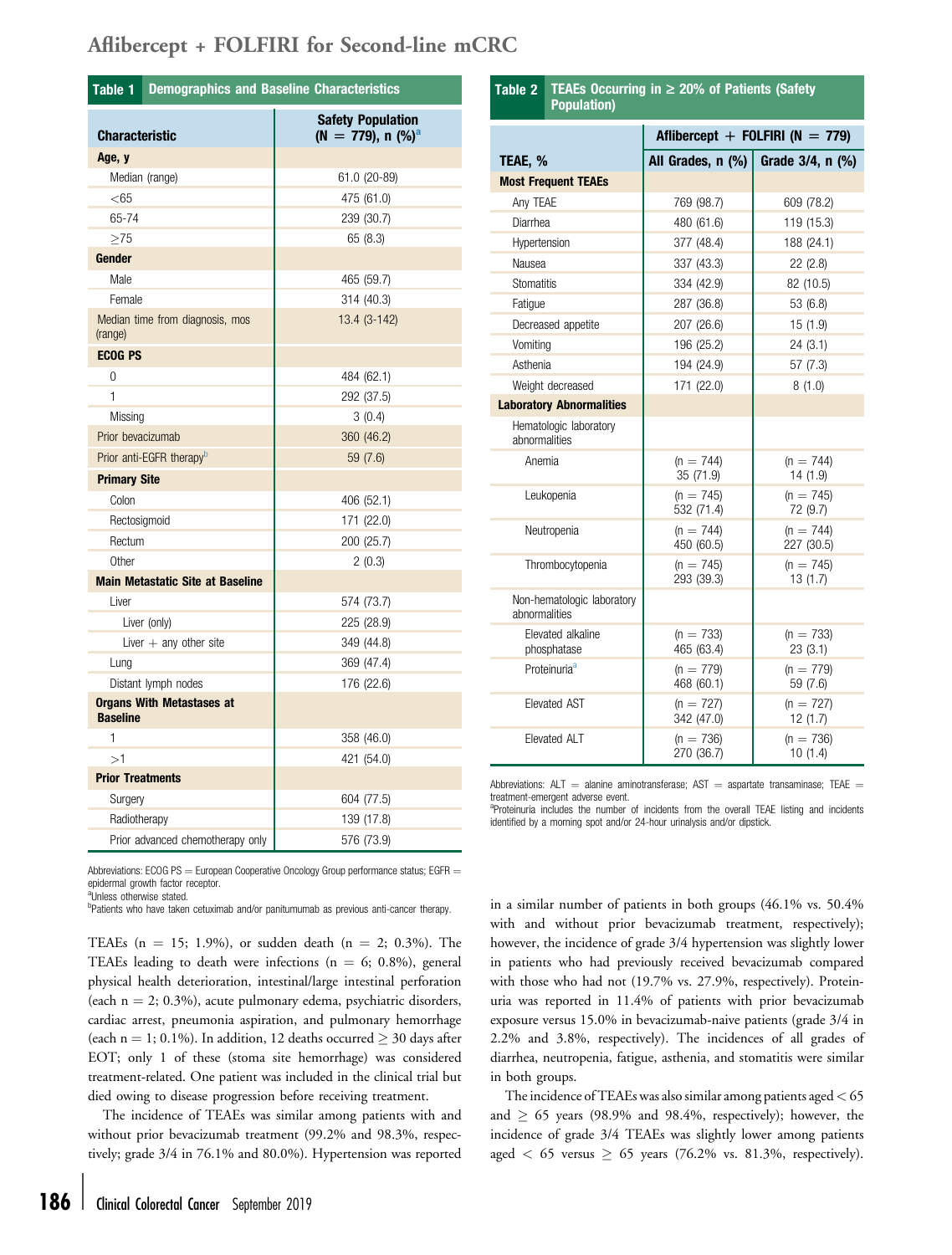| <b>Table 3</b> Baseline Characteristics |                  |                        |  |  |  |
|-----------------------------------------|------------------|------------------------|--|--|--|
| <b>Baseline HRQL</b><br><b>Scores</b>   | No. Patients (%) | <b>Mean Score (SD)</b> |  |  |  |
| <b>EQ-5D-3L</b>                         |                  |                        |  |  |  |
| Visual analog scale                     | 334 (42.9)       | 74.5 (17.8)            |  |  |  |
| <b>HSUV</b>                             | 353 (45.3)       | 0.78(0.22)             |  |  |  |
| <b>C30</b>                              |                  |                        |  |  |  |
| Global health                           | 356 (45.7)       | 70.1 (19.1)            |  |  |  |
| Physical function                       | 357 (45.8)       | 82.4 (19.3)            |  |  |  |
| Role function                           | 357 (45.8)       | 80.1 (26.4)            |  |  |  |
| Emotional function                      | 358 (46.0)       | 77.8 (21.6)            |  |  |  |
| Cognitive function                      | 358 (46.0)       | 85.6 (20.1)            |  |  |  |
| Social function                         | 358 (46.0)       | 80.9 (25.8)            |  |  |  |
| <b>CR29</b>                             |                  |                        |  |  |  |
| Body image                              | 210 (27.0)       | 81.8 (23.0)            |  |  |  |
| Anxiety                                 | 211 (27.1)       | 48.3 (28.4)            |  |  |  |
| Weight concerns                         | 210 (27.0)       | 81.7 (26.3)            |  |  |  |
| Sexual interest (men)                   | 110 (14.1)       | 37.6 (30.3)            |  |  |  |
| Sexual interest<br>(women)              | 76 (9.8)         | 17.1 (22.1)            |  |  |  |

The EQ-5D-3L HSUVs range from 0 to 1, and the VAS scores range from 0 to 100, with higher<br>HSUV and VAS scores indicating better HRQL.<sup>[10-12](#page-8-0)</sup> For the C30 and CR29, all scales and single-item measures range from 0 to 100. Higher scores for C30 and CR29 indicate better HRQL, whereas higher scores on the C30 and CR29 symptom scales indicate greater symptomatology/problems.

Abbreviations:  $C30 =$  European Organisation for Research and Treatment of Cancer Quality of Life Questionnaire 30-item core module;  $CR29 = European Organization$  for Research and Treatment of Cancer 29-item colorectal cancer-specific module;  $EQ$ -5D-3L = EuroQol 5-Dimensions 3-Levels; HRQL  $=$  health-related quality of life; HSUV  $=$  health state utility value;  $SD =$  standard deviation; VAS  $=$  visual analog scale.

# Rachel P. Riechelmann et al

Dehydration was more common in elderly than younger patients (4.3% vs. 1.7%, respectively). Hypertension was similar in both groups (all grades 48.4% each; grade 3/4 in 23.4% and 25.3% aged < 65 and  $\geq$  65 years, respectively). Proteinuria was reported in 12.0% and 15.5% of patients, respectively (grade 3/4 in 2.7% and 3.6%).

Acute myocardial infarction was observed in 1 patient (grade 4) in the group aged  $< 65$  years and in 1 patient (grade 3) in the group aged  $\geq$  65 years. There were no grade 3/4 incidences of angina pectoris. Deep vein thrombosis was observed in 1.1% and 3.6% of patients, respectively (grade 3/4 in 0.4% and 2.0%). Pulmonary embolism was observed in 2.1% and 2.0% of patients, respectively; all cases were grade 3/4.

### **HRQL**

Overall, 358 (50.0%), 358 (50.0%), and 212 (27.2%) patients completed the EQ-5D, C30, and CR29 questionnaires at baseline, EOT, and at least once during treatment (Table 3). Reasons for non-completion included failure to distribute the questionnaire (20%), followed by patient decision (10%), patient missed clinical visit (10%), death (4%), toxicity (3%), and other reasons (2%). Baseline demographics and disease characteristics in the HRQL population were consistent with the safety population. Clinically meaningful changes were observed in all scales/subscales of the HRQL PROs, with most patients demonstrating stable or clinically meaningful improvements in HRQL scores on all scales/subscales measured (Table 4).

When HRQL scores were analyzed over time (change from baseline for each cycle), there was an initial drop in HRQL scores, but they were generally stable throughout the remainder of

| Table 4<br><b>Responder Analyses: Changes in HRQL Scores</b> |             |                    |               |                      |  |  |  |  |  |  |  |
|--------------------------------------------------------------|-------------|--------------------|---------------|----------------------|--|--|--|--|--|--|--|
|                                                              |             |                    | Patients, %   |                      |  |  |  |  |  |  |  |
| <b>Scale</b>                                                 | $\mathsf N$ | <b>Improvement</b> | <b>Stable</b> | <b>Deterioration</b> |  |  |  |  |  |  |  |
| EQ-5D-3L                                                     |             |                    |               |                      |  |  |  |  |  |  |  |
| VAS                                                          | 319         | 21                 | 34            | 45                   |  |  |  |  |  |  |  |
| <b>HSUV</b>                                                  | 349         | 18                 | 38            | 44                   |  |  |  |  |  |  |  |
| C30                                                          |             |                    |               |                      |  |  |  |  |  |  |  |
| Global health status/QoL                                     | 352         | 15                 | 42            | 43                   |  |  |  |  |  |  |  |
| Physical functioning                                         | 353         | 9                  | 50            | 41                   |  |  |  |  |  |  |  |
| Role functioning                                             | 353         | 16                 | 38            | 46                   |  |  |  |  |  |  |  |
| Emotional functioning                                        | 357         | 23                 | 52            | 25                   |  |  |  |  |  |  |  |
| Cognitive functioning                                        | 357         | 19                 | 45            | 36                   |  |  |  |  |  |  |  |
| Social functioning                                           | 356         | 16                 | 41            | 43                   |  |  |  |  |  |  |  |
| <b>CR29</b>                                                  |             |                    |               |                      |  |  |  |  |  |  |  |
| Body image                                                   | 206         | 18                 | 38            | 44                   |  |  |  |  |  |  |  |
| Anxiety                                                      | 209         | 33                 | 47            | 20                   |  |  |  |  |  |  |  |
| Weight concerns                                              | 206         | 17                 | 48            | 35                   |  |  |  |  |  |  |  |
| Sexual interest (men)                                        | 102         | 14                 | 51            | 35                   |  |  |  |  |  |  |  |
| Sexual interest (women)                                      | 63          | 5                  | 68            | 27                   |  |  |  |  |  |  |  |

Mean change scores for HRQL parameters from baseline to end of treatment. Change scores were deemed clinically meaningful (improvement or deterioration) if there was a change of  $\geq \pm 7$  points for the EQ-5D VAS,  $6 \ge \pm 0.074$  $6 \ge \pm 0.074$  $6 \ge \pm 0.074$  $6 \ge \pm 0.074$  points for the EQ-5D HSUV score,<sup>7</sup> or  $\ge \pm 10$  points for the C30 and CR29 summary and subscales.

Scale and single-item measures range from 0 to 100, except for the EQ-5D HSUV, which ranges from 0 to 1. Higher scores generally indicate better HRQL; however higher scores for symptoms (anxiety, weight) indicate worse HRQL.<sup>1</sup>

Abbreviations: C30 = European Organisation for Research and Treatment of Cancer Quality of Life Questionnaire Quality of Life Questionnaire 30-item core module; CR29 = European Organisation for Research and Treatment of Cancer 29-item colorectal cancer-specific module; EQ-5D-3L = EuroQol 5-Dimensions 3-Levels; HRQL = health-related quality of life; HSUV = health state utility value;  $QoL =$  quality of life; VAS  $=$  visual analog scale.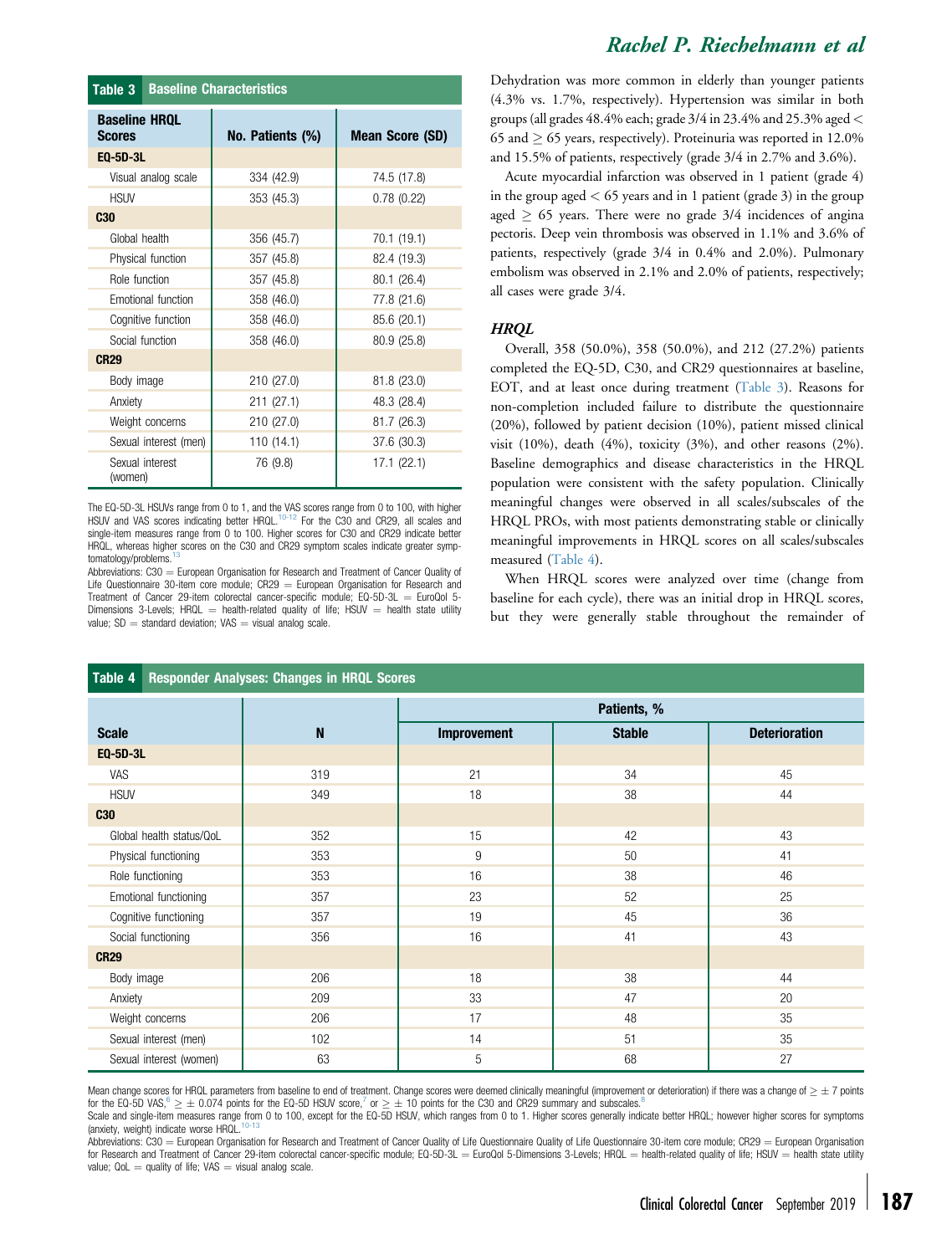<span id="page-5-0"></span>

Abbreviations: C30 = European Organisation for Research and Treatment of Cancer Quality of Life Questionnaire Quality of Life Questionnaire-30 items; CR29 = European Organisation for Research and Treatment of Cancer 29-item colorectal-specific module; EQ-5D-3L = EuroQol 5-Dimensions 3-Levels; HSUV = health state utility value; Tx = treatment; VAS = visual analog scale.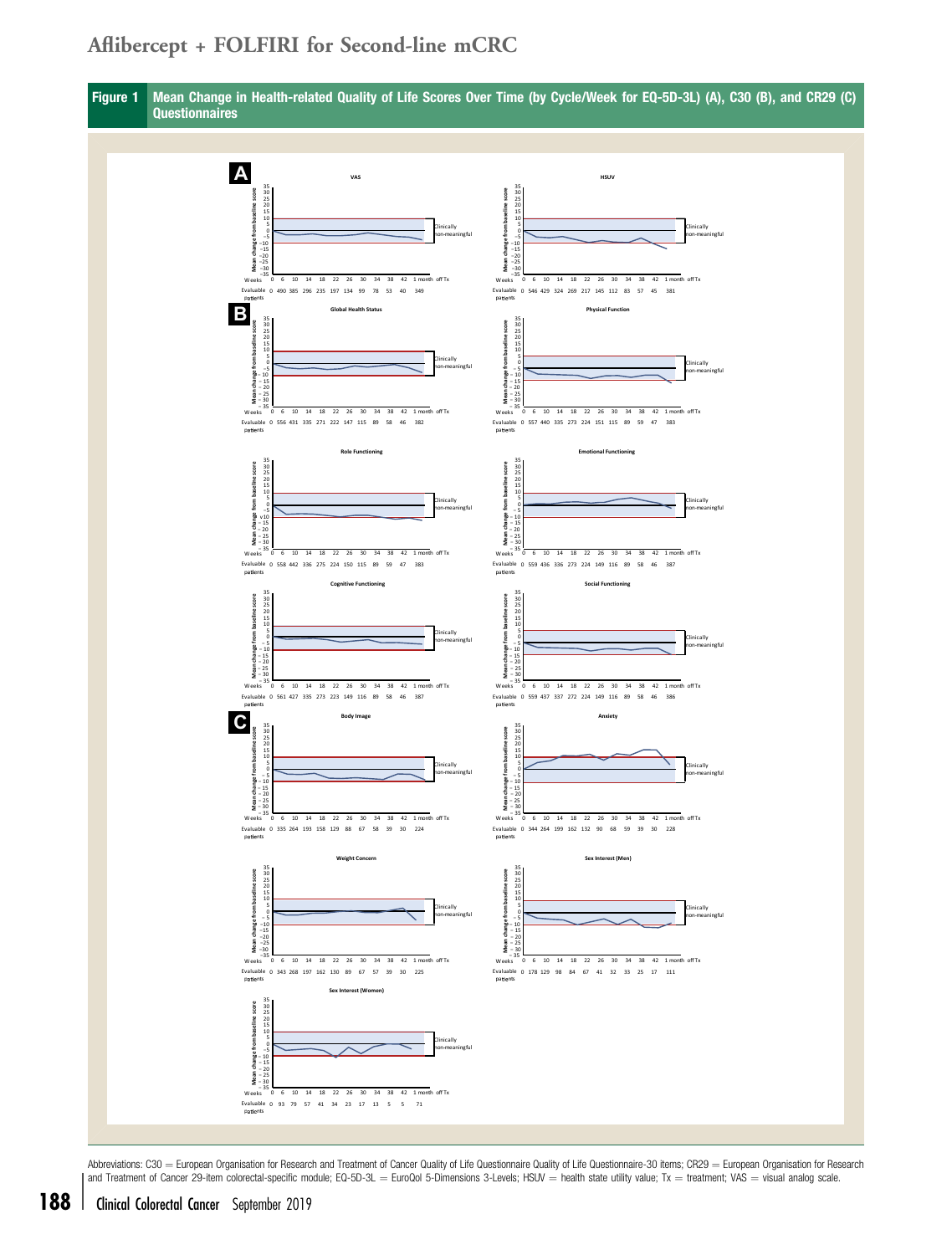treatment ([Figure 1\)](#page-5-0). Patients who completed the CR29 reported a statistically significant improvement in Anxiety score from baseline to EOT ( $P = .005$ ), which was clinically meaningful at visits 7 to 11 and 15 to 21. A clinically meaningful decline in the Sexual Interest (men) subscale was also observed (visits 9, 15, and 19-21); all other CR29 measures demonstrated maintenance of HRQL from baseline to EOT ([Figure 1](#page-5-0)).

Changes in HRQL from baseline to EOT were also examined in patients based on prior bevacizumab therapy ([Table 5\)](#page-7-0), patient demographics, and baseline characteristics (ECOG PS, age, and gender; see [Supplemental Table 2](#page-10-0) in the online version), and the presence of diarrhea as a TEAE (see [Supplemental Table 3](#page-11-0) in the online version). Overall, the greatest differences were observed in patients previously treated with bevacizumab ([Table 5](#page-7-0)). A higher proportion of these patients had a clinically meaningful deterioration in HRQL score (except for Sexual Interest [women] and Anxiety parameters) compared with patients without prior bevacizumab. Conversely, a smaller proportion of patients who had received prior bevacizumab treatment had clinically meaningful improvements in HRQL score (except for Anxiety, Emotional Functioning, and EQ-5D VAS). [Tables 5](#page-7-0) and [6](#page-7-0) also provide, respectively, summary results of HRQL by prior use of bevacizumab and the safety of ASQoP compared with VELOUR.

#### **Discussion**

The ASQoP study provided patients with mCRC access to aflibercept before marketing authorization. This setting more closely approximated real life than the VELOUR study, allowing evaluation of safety and assessment of patient HRQL throughout treatment.

The patient populations were similar between ASQoP and VE-LOUR, although patients with ECOG PS 2 were excluded from ASQoP. In addition, although the colon was the primary tumor site in only 52.1% of patients in the ASQoP study, this was similar to the rate of 47.2% to 49.2% of patients observed across the 2 arms in VELOUR. There were also minor differences in the protocols of these studies. In ASQoP, physicians could use lower starting doses of the irinotecan and/or 5-FU components of the FOLFIRI regimen after consideration of toxicities from prior therapies and patient baseline characteristics. In contrast, in VELOUR, initiation of FOLFIRI at lower doses was not permitted, regardless of prior dose modifications during first-line treatment.<sup>[4](#page-8-0)</sup> In fact, the median actual dose intensity of aflibercept was lower than that of 5-FU and irinotecan because the dose could be augmented or skipped owing to the presence of AEs. Although it is known that there is a dose-response relationship with irinotecan, there is a plateau effect; thus, it was surmised that reducing the dose slightly would not affect efficacy.

Overall, the safety profile in ASQoP was consistent with the known safety profile of aflibercept and  $FOLFIRI$ ,<sup>[1](#page-8-0)</sup> and with that observed in the VELOUR study<sup>4</sup> [\(Table 6](#page-7-0)), with no new safety signals identified. The frequency of grade 3/4 AEs appeared slightly lower in ASQoP across the whole population (78.2% [ASQoP] vs. 83.4% [VE-LOUR]) and in the elderly subgroup (81.3% vs. 89.3%). The incidence of TEAEs commonly associated with FOLFIRI treatment and anti-VEGF therapy was largely similar between the 2 studies, although the incidence of grade 3/4 neutropenia was lower in ASQoP compared with VELOUR (24.8% vs. 36.7%). These differences may

## Rachel P. Riechelmann et al

reflect the more flexible FOLFIRI dosing, as well as greater familiarity with the aflibercept toxicity profile, or routine TEAE management. The reduced treatment time (6 vs. 7 median cycles), differences in TEAE reporting (MedDRA version 19.0 vs. 13.1 and NCI-CTCAE version 4.03 vs. 3.0), and greater use of granulocyte-colony stimulating factor prophylaxis between ASQoP and VELOUR, respectively, may have also contributed.

The safety profile was also largely similar in the subgroups analyzed, although the incidence of hypertension appeared lower in patients who had received prior bevacizumab compared with those who had not. However, it is important to note that patients who developed uncontrolled hypertension during previous bevacizumab treatment were excluded from this study, which may, in part, account for this discrepancy. Furthermore, the overall incidence of hypertension was higher in ASQoP compared with VELOUR, although this was not believed to be clinically significant. This is possibly related to changes in the NCI-CTCAE criteria for hypertension between the 2 protocols. Alternatively, the higher proportion of patients who previously received bevacizumab therapy in this trial (46% vs. 30.4% in VE-LOUR) may have contributed to this difference.

In ASQoP, TEAEs leading to death during the on-treatment phase occurred in 15 (1.9%) of 779 patients. This was numeri-cally higher than seen in VELOUR<sup>[14](#page-8-0)</sup> (6/611 patients; 1.0%), in the TML study<sup>[15](#page-8-0)</sup> (4/401 patients; 1.0%), and in the RAISE study<sup>[16](#page-8-0)</sup> (8/ 536 patients; 1.5%). In all studies, gastrointestinal events, cardiovascular events, and infections were seen. The overall incidence of TEAEs leading to death during the on-treatment phase did not differ between studies.

Among the subset of patients who completed the HRQL instruments, the majority had either stable or improved HRQL on all scales and subscales of the 3 HRQL measures. Although some patients experienced clinically meaningful declines from baseline to EOT, it should be noted that the final HRQL assessment was conducted 30 days after the last treatment administration, by which time approximately 50% of patients had experienced disease progression and 25% had discontinued therapy owing to TEAEs. As the treatment cycles continued, fewer patients completed the surveys; therefore, scores toward the EOT may have artificially higher outcomes because the sickest patients had dropped out of the study. The high drop-out rate in this study is common in trials conducted in the metastatic setting, in particular after first- and second-line therapy when patients still have additional options to manage their disease.

When patients were separated by baseline characteristics or the presence/absence of TEAEs, the only characteristic that appeared to impact HRQL scores was prior bevacizumab use [Tables 5.](#page-7-0) A higher proportion of patients who received prior bevacizumab experienced HRQL deterioration compared with those who had not. Conversely, a higher proportion of patients who had not received prior bevacizumab experienced HRQL improvements. One possible explanation is that there is a cumulative effect of prior exposure to bevacizumab treatment. This would also explain why a higher proportion of those without prior bevacizumab treatment experienced HRQL improvements. Further investigation is needed to explore the relationships between OS, progression-free survival, HRQL, and prior bevacizumab treatment.

Overall, the data available from ASQoP demonstrate that the combination of aflibercept and FOLFIRI in patients with mCRC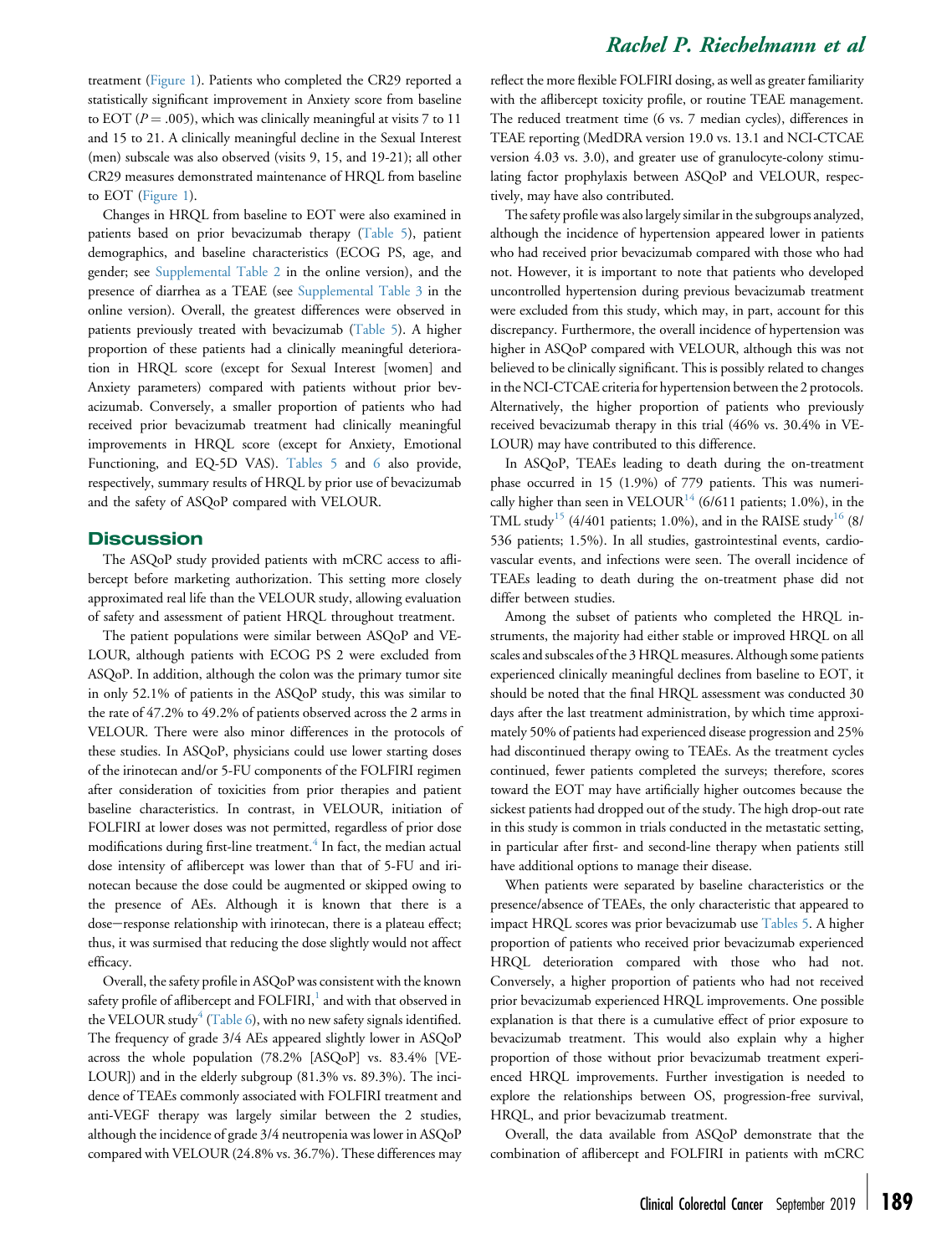<span id="page-7-0"></span>

| Responder Analyses: Changes in HRQL Scores <sup>a</sup> by Prior Bevacizumab Therapy<br>Table 5 |     |        |                                |        |                                    |                |           |        |  |  |  |
|-------------------------------------------------------------------------------------------------|-----|--------|--------------------------------|--------|------------------------------------|----------------|-----------|--------|--|--|--|
|                                                                                                 |     |        | No Prior Bevacizumab Treatment |        | <b>Prior Bevacizumab Treatment</b> |                |           |        |  |  |  |
| <b>Scale</b>                                                                                    | N   | Imp, % | Stable, %                      | Det, % | $\mathbf{N}$                       | Imp, %         | Stable, % | Det, % |  |  |  |
| EQ-5D-3L                                                                                        |     |        |                                |        |                                    |                |           |        |  |  |  |
| VAS                                                                                             | 180 | 21     | 36                             | 43     | 139                                | 21             | 33        | 46     |  |  |  |
| <b>HSUV</b>                                                                                     | 196 | 22     | 36                             | 42     | 153                                | 13             | 40        | 47     |  |  |  |
| <b>C30</b>                                                                                      |     |        |                                |        |                                    |                |           |        |  |  |  |
| Global health status/QoL                                                                        | 200 | 17     | 41                             | 42     | 152                                | 13             | 42        | 45     |  |  |  |
| Physical functioning                                                                            | 201 | 10     | 55                             | 35     | 152                                | $\overline{7}$ | 44        | 49     |  |  |  |
| Role functioning                                                                                | 201 | 17     | 42                             | 41     | 152                                | 14             | 34        | 52     |  |  |  |
| Emotional functioning                                                                           | 203 | 21     | 59                             | 20     | 154                                | 25             | 42        | 33     |  |  |  |
| Cognitive functioning                                                                           | 203 | 22     | 44                             | 34     | 154                                | 16             | 44        | 40     |  |  |  |
| Social functioning                                                                              | 203 | 17     | 43                             | 40     | 153                                | 15             | 37        | 48     |  |  |  |
| <b>CR29</b>                                                                                     |     |        |                                |        |                                    |                |           |        |  |  |  |
| Body image                                                                                      | 107 | 22     | 37                             | 41     | 99                                 | 14             | 40        | 46     |  |  |  |
| Anxiety                                                                                         | 107 | 29     | 51                             | 20     | 102                                | 36             | 44        | 20     |  |  |  |
| Weight concerns                                                                                 | 105 | 20     | 50                             | 30     | 101                                | 14             | 44        | 42     |  |  |  |
| Sexual interest (men)                                                                           | 56  | 16     | 50                             | 34     | 46                                 | 11             | 52        | 37     |  |  |  |
| Sexual interest (women)                                                                         | 31  | 10     | 61                             | 29     | 32                                 | $\overline{0}$ | 75        | 25     |  |  |  |

Scale and single-item measures range from 0 to 100, except for the EQ-5D HSUV, which ranges from 0 to 1. Higher scores generally indicate better HRQL; however higher scores for symptoms

(anxiety, weight) indicate worse HRQL.<br>Abbreviations: C30 = European Organisation for Research and Treatment of Cancer Quality of Life Questionnaire Quality of Life Questionnaire 30-item core module; CR29 = European Organi for Research and Treatment of Cancer 29-item colorectal cancer-specific module; Det = deterioration; EQ-5D-3L = EuroQol 5-Dimensions 3-Levels; HRQL = health-related quality of life; HSUV =

health state utility value; Imp = improvement; VAS = visual analog scale.<br>ªMean change scores for HRQL parameters from baseline to end of treatment, by prior bevacizumab treatment.

| Table 6<br>Safety Outcomes of VELOUR Compared With ASQoP |                           |                       |                           |  |  |  |  |  |  |  |
|----------------------------------------------------------|---------------------------|-----------------------|---------------------------|--|--|--|--|--|--|--|
|                                                          | <b>VELOUR</b>             |                       |                           |  |  |  |  |  |  |  |
| TEAE, %                                                  | Aflibercept ( $n = 605$ ) | Placebo ( $n = 611$ ) | Aflibercept ( $n = 779$ ) |  |  |  |  |  |  |  |
| Any TEAE                                                 | 99.2                      | 97.9                  | 98.7                      |  |  |  |  |  |  |  |
| Grade 3/4 TEAE                                           | 83.5                      | 62.5                  | 78.2                      |  |  |  |  |  |  |  |
| <b>Specific Grade 3/4 TEAEs</b>                          |                           |                       |                           |  |  |  |  |  |  |  |
| Neutropenia                                              | 36.7                      | 29.5                  | 24.8                      |  |  |  |  |  |  |  |
| Diarrhea                                                 | 19.3                      | 7.8                   | 15.3                      |  |  |  |  |  |  |  |
| Hypertension                                             | 19.1                      | 1.5                   | 24.5                      |  |  |  |  |  |  |  |
| Asthenic conditions                                      | 16.9                      | 10.6                  | 13.6                      |  |  |  |  |  |  |  |
| Stomatitis and ulceration                                | 13.7                      | 5.0                   | 10.7                      |  |  |  |  |  |  |  |
| Infection                                                | 12.3                      | 6.9                   | 11.7                      |  |  |  |  |  |  |  |
| Proteinuria                                              | 7.9                       | 1.2                   | 3.6                       |  |  |  |  |  |  |  |
| Venous thromboembolic events                             | 7.9                       | 6.3                   | 4.1                       |  |  |  |  |  |  |  |
| Thrombocytopenia                                         | 3.3                       | 1.7                   | 0.8                       |  |  |  |  |  |  |  |
| Hemorrhage                                               | 2.9                       | 1.7                   | 1.9                       |  |  |  |  |  |  |  |
| Palmar-plantar erythrodysesthesia                        | 2.8                       | 0.5                   | 1.7                       |  |  |  |  |  |  |  |
| Arterial thromboembolic events                           | 1.8                       | 0.5                   | 0.9                       |  |  |  |  |  |  |  |
| GI fistula, fistulae, or perforation                     | 0.8                       | 0.6                   | 2.2                       |  |  |  |  |  |  |  |
| Drug reactions                                           | 0.5                       | 0.5                   | 1.2                       |  |  |  |  |  |  |  |
| TEAEs leading to discontinuation<br>from study treatment | 26.8                      | 12.1                  | 26.7                      |  |  |  |  |  |  |  |

Abbreviations: ASQoP = The Aflibercept Safety and health-related Quality-of-life Program;  $GI = gas$ rointestinal; TEAE = treatment-emergent adverse event.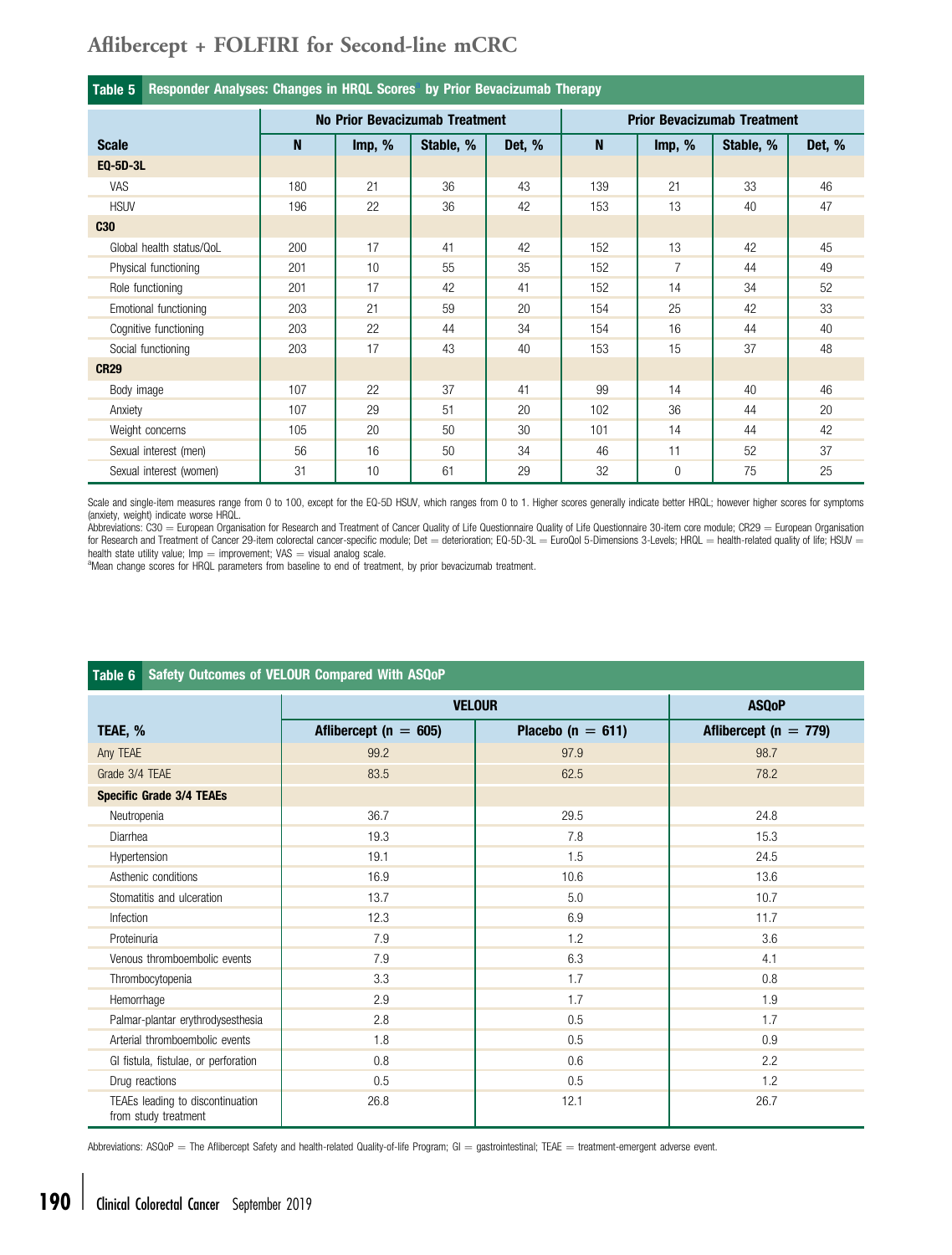<span id="page-8-0"></span>who have failed to respond to oxaliplatin-based chemotherapy is tolerable but with commonly associated toxicities. Furthermore, these data demonstrate clinically meaningful improvements and/or maintenance of HRQL in most patients. This study provides important and unprecedented safety and HRQL data from a global population of patients with mCRC treated with aflibercept in a setting that more closely approximates real life.

#### Clinical Practice Points

- Data from this study, conducted in a setting that more closely approximates real life, demonstrate that the combination of aflibercept and FOLFIRI is tolerable in patients with mCRC who have failed to respond to oxaliplatin-based chemotherapy, with commonly associated safety events.
- Clinicians can potentially see clinically meaningful improvements and/or maintenance of HRQL in most patients during their treatment.

### Acknowledgments

Editorial support was provided by Joseph Scobey, PhD, and Amy-Leigh Johnson, PhD, of Adelphi Communications Ltd. Statistical support was provided by Whit S. Jacobs of RJM Group, LLC. Both were funded by Sanofi. The authors would also like to thank Teri Michelini, PharmD, and Taylor Salinardi, PhD, of Sanofi for their support in preparing this manuscript.

This study was supported by Sanofi.

#### **Disclosure**

R. Riechelmann reports honoraria from Sanofi Oncology and Roche/Genentech and research funding from Bayer. R. Bordonaro reports honoraria from Merck, Sanofi, Novartis, and AstraZeneca; consultancy/advisory from Merck and AstraZeneca; and expert testimony from Novaris and Sanofi. M. Di Bartolomeo reports consultancy/advisory from Eli Lilly, Merck, and Servier and expert testimony from Servier and Sainor. E. Maiello reports consultancy/ advisory from Eli Lilly, Celgene, Servier, and Sanofi. P. Garcia-Alfonso reports consultancy/advisory from Roche, Merck, Amgen, Eli Lilly, Sanofi, and Bayer. I. Chau reports honoraria from Taiho, Pfizer, Amgen, Eli Lilly, and Gilead Sciences; consultancy/advisory from Sanofi Oncology, Eli Lilly, Bristol-Myers Squibb, MSD Oncology, Bayer, Roche/Genentech, and Five Prime Therapeutics; and research funding from Jansses-Cilag, Sanofi Oncology, Merck Serono, and Eli Lilly. M. Peeters reports honoraria from Amgen, Merck, Sanofi, Roche, Terumo, and Bayer and expert testimony from Roche and Amgen. Y.-J. Ko reports honoraria from Taiho, Eli Lilly, Celgene, and Shire and expert testimony from Taiho. M. Karthaus reports Scientific advisory board from Sanofi, Amgen, and Roche. J. Aparicio reports consultancy/advisory from Roche, Amgen, Merck, Sanofi, Bayer, Servier, Sirtex, and Celgene. V.

# Heinemann reports Scientific advisory board from Merck KgaA, Rachel P. Riechelmann et al

Roche AG, Amgen, Sanofi, Eli Lilly, Sirtex, Boehringer Ingelheim, Taiho, and Servier; honoraria from Merck KgaA, Roche AG, Amgen, Sanofi, Sirtex, Servier, and MSD; and research funding from Merck KgaA, Pfizer, Amgen, Roche, Servier, and Sirtex. D. Bury reports employment from Sanofi. E. Drea reports employment from Sanofi-Genzyme and ownership interest from Sanofi. A. Sobrero reports honoraria from Servier, Bayer, Amgen, Celgene, Sanofi, and Merck; expert testimony from Bayer, Servier, Merck, Amgen, Roche, Celgene, BMS, Sanofi, Takeda, and AstraZenica; and research funding from Sanofi. The remaining authors have stated that they have no conflicts of interest.

### Supplemental Data

Supplemental tables accompanying this article can be found in the online version at [https://doi.org/10.1016/j.clcc.2019.05.003.](https://doi.org/10.1016/j.clcc.2019.05.003)

#### **References**

- 1. Sanofi-Aventis U.S. LLC: ZALTRAP® (ziv-aflibercept) Injection for Intravenous Infusion Highlights of Prescribing Information, Available at: [http://products.](http://products.sanofi.us/zaltrap/zaltrap.html2016) sanofi[.us/zaltrap/zaltrap.html2016](http://products.sanofi.us/zaltrap/zaltrap.html2016). Accessed: June 4, 2019.
- 2. [Holash J, Davis S, Papadopoulos N, et al. VEGF-Trap: a VEGF blocker with](http://refhub.elsevier.com/S1533-0028(19)30023-4/sref2) [potent antitumor effects.](http://refhub.elsevier.com/S1533-0028(19)30023-4/sref2) Proc Natl Acad Sci USA 2002; 99:11393-8.
- 3. [Tew WP, Gordon M, Murren J, et al. Phase 1 study of a](http://refhub.elsevier.com/S1533-0028(19)30023-4/sref3)flibercept administered [subcutaneously to patients with advanced solid tumors.](http://refhub.elsevier.com/S1533-0028(19)30023-4/sref3) Clin Cancer Res 2010; 16: [358-66](http://refhub.elsevier.com/S1533-0028(19)30023-4/sref3).
- 4. [Van Cutsem E, Tabernero J, Lakomy R, et al. Addition of a](http://refhub.elsevier.com/S1533-0028(19)30023-4/sref4)flibercept to fluoro[uracil, leucovorin, and irinotecan improves survival in a phase III randomized trial](http://refhub.elsevier.com/S1533-0028(19)30023-4/sref4) [in patients with metastatic colorectal cancer previously treated with an oxaliplatin](http://refhub.elsevier.com/S1533-0028(19)30023-4/sref4)based regimen. J Clin Oncol [2012; 30:3499-506](http://refhub.elsevier.com/S1533-0028(19)30023-4/sref4).
- 5. [Coon C, Cappelleri J. Interpreting change in scores on patient-reported outcome](http://refhub.elsevier.com/S1533-0028(19)30023-4/sref5)
- instruments. [Ther Innov Regul Sci](http://refhub.elsevier.com/S1533-0028(19)30023-4/sref5) 2016; 50:22-9.<br>6. [Pickard AS, Neary MP, Cella D. Estimation of minimally important differ](http://refhub.elsevier.com/S1533-0028(19)30023-4/sref6)[ences in EQ-5D utility and VAS scores in cancer.](http://refhub.elsevier.com/S1533-0028(19)30023-4/sref6) Health Qual Life Outcomes [2007; 5:70.](http://refhub.elsevier.com/S1533-0028(19)30023-4/sref6)
- 7. [Walters SJ, Brazier JE. Comparison of the minimally important difference for two](http://refhub.elsevier.com/S1533-0028(19)30023-4/sref7) [health state utility measures: EQ-5D and SF-6D.](http://refhub.elsevier.com/S1533-0028(19)30023-4/sref7) Qual Life Res 2005; 14:1523-32.
- 8. [Norman GR, Sloan JA, Wyrwich KW. Interpretation of changes in health-related](http://refhub.elsevier.com/S1533-0028(19)30023-4/sref8) [quality of life: the remarkable universality of half a standard deviation.](http://refhub.elsevier.com/S1533-0028(19)30023-4/sref8) Med Care [2003; 41:582-92](http://refhub.elsevier.com/S1533-0028(19)30023-4/sref8).
- 9. European Organisation for Research and Treatment of Cancer. EORTTC QLQ-C302017, Available at: <https://qol.eortc.org/manuals/>, Accessed: June 4, 2019.
- 10. [Brooks R. EuroQol: the current state of play.](http://refhub.elsevier.com/S1533-0028(19)30023-4/sref10) Health Policy 1996; 37:53-72.
- 11. [EuroQol Group. EuroQol-a new facility for the measurement of health-related](http://refhub.elsevier.com/S1533-0028(19)30023-4/sref11) quality of life. Health Policy [1990; 16:199-208](http://refhub.elsevier.com/S1533-0028(19)30023-4/sref11).
- 12. van Reenen M, Oppe M. EQ-5D-3L User Guide: basic information on how to use the EQ-5D-3L instrument. Version 5.1, Available at: [https://euroqol.org/wp](https://euroqol.org/wp-content/uploads/2016/09/EQ-5D-3L_UserGuide_2015.pdf)[content/uploads/2016/09/EQ-5D-3L\\_UserGuide\\_2015.pdf.](https://euroqol.org/wp-content/uploads/2016/09/EQ-5D-3L_UserGuide_2015.pdf) Accessed: June 4, 2019.
- 13. EORTC Data Center. EORTC QLQ-C30 Scoring Manual2001, Available at: <https://qol.eortc.org/manuals/>, Accessed: June 1, 2018.
- 14. [Van Cutsem E, Joulain F, Hoff PM, et al. A](http://refhub.elsevier.com/S1533-0028(19)30023-4/sref14)flibercept plus FOLFIRI vs. placebo [plus FOLFIRI in second-line metastatic colorectal cancer: a post hoc analysis of](http://refhub.elsevier.com/S1533-0028(19)30023-4/sref14) [survival from the Phase III VELOUR study subsequent to exclusion of patients](http://refhub.elsevier.com/S1533-0028(19)30023-4/sref14) [who had recurrence during or within 6 months of completing adjuvant oxaliplatin](http://refhub.elsevier.com/S1533-0028(19)30023-4/sref14)based therapy. Target Oncol [2016; 11:383-400](http://refhub.elsevier.com/S1533-0028(19)30023-4/sref14).
- 15. [Bennouna J, Sastre J, Arnold D, et al. Continuation of bevacizumab after](http://refhub.elsevier.com/S1533-0028(19)30023-4/sref15) first [progression in metastatic colorectal cancer \(ML18147\): a randomised phase 3 trial.](http://refhub.elsevier.com/S1533-0028(19)30023-4/sref15) Lancet Oncol [2013; 14:29-37.](http://refhub.elsevier.com/S1533-0028(19)30023-4/sref15)
- 16. [Tabernero J, Yoshino T, Cohn AL, et al. Ramucirumab versus placebo in com](http://refhub.elsevier.com/S1533-0028(19)30023-4/sref16)[bination with second-line FOLFIRI in patients with metastatic colorectal carci](http://refhub.elsevier.com/S1533-0028(19)30023-4/sref16)[noma that progressed during or after](http://refhub.elsevier.com/S1533-0028(19)30023-4/sref16) first-line therapy with bevacizumab, oxaliplatin, and a fl[uoropyrimidine \(RAISE\): a randomised, double-blind, multi](http://refhub.elsevier.com/S1533-0028(19)30023-4/sref16)[centre, phase 3 study.](http://refhub.elsevier.com/S1533-0028(19)30023-4/sref16) Lancet Oncol 2015; 16:499-508.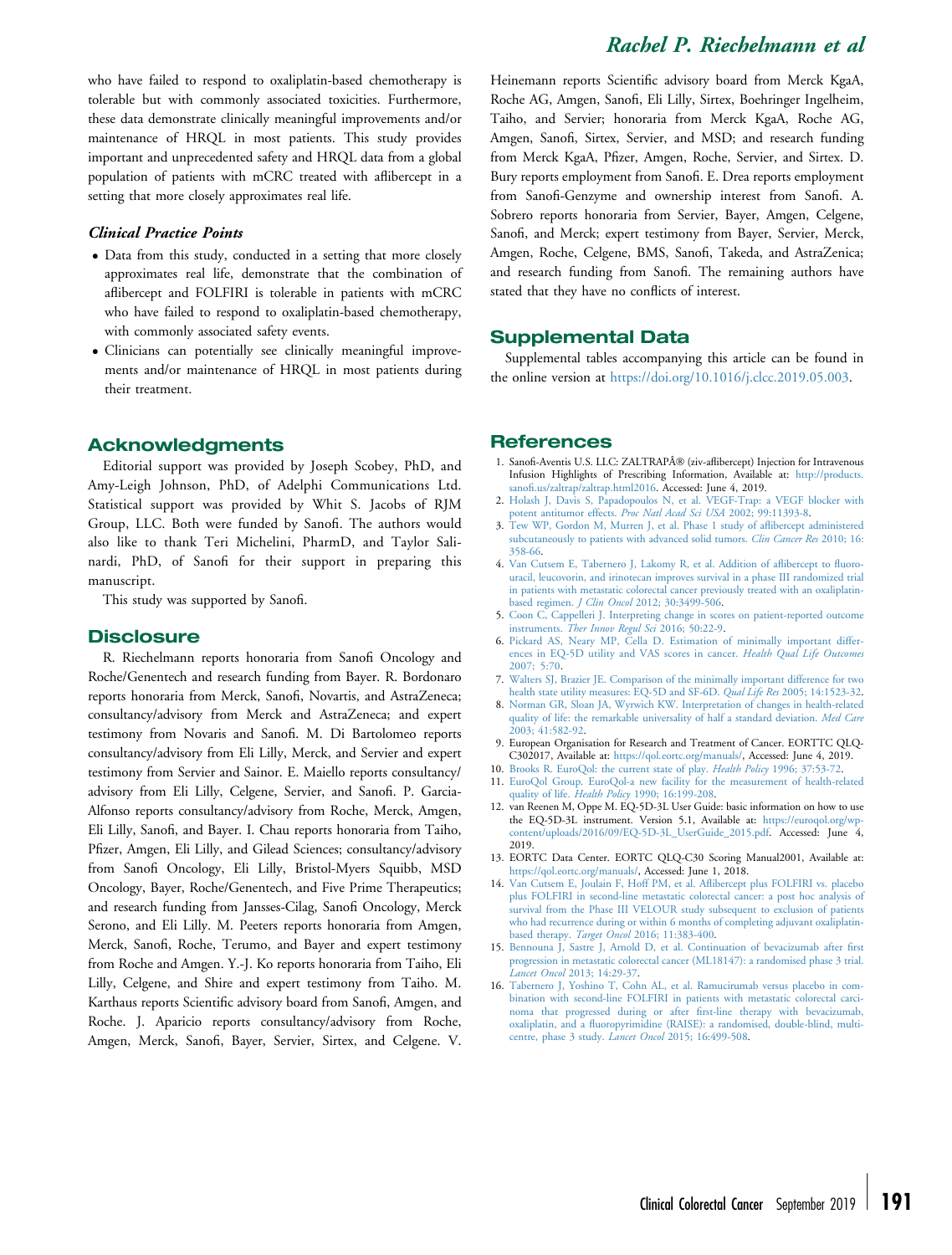# <span id="page-9-0"></span>Supplemental Data

| TEAEs of Specific Interest Occurring in $\geq 2\%$ of the Population (Safety Population)<br><b>Supplemental Table 1</b> |                                     |            |  |  |  |  |  |  |  |  |
|-------------------------------------------------------------------------------------------------------------------------|-------------------------------------|------------|--|--|--|--|--|--|--|--|
|                                                                                                                         | Aflibercept + FOLFIRI ( $n = 779$ ) |            |  |  |  |  |  |  |  |  |
| TEAE, $n$ $%$                                                                                                           | <b>All Grades</b>                   | Grade 3/4  |  |  |  |  |  |  |  |  |
| <b>Diarrhea</b>                                                                                                         | 481 (61.7)                          | 119(15.3)  |  |  |  |  |  |  |  |  |
| Hypertension                                                                                                            | 391 (50.2)                          | 191 (24.5) |  |  |  |  |  |  |  |  |
| Hemorrhage                                                                                                              | 219(28.1)                           | 15(1.9)    |  |  |  |  |  |  |  |  |
| Respiratory, thoracic, and mediastinal disorders                                                                        | 155 (19.9)                          | 4(0.5)     |  |  |  |  |  |  |  |  |
| Proteinuria                                                                                                             | 108 (13.9)                          | 28(3.6)    |  |  |  |  |  |  |  |  |
| Skin and subcutaneous tissue disorders                                                                                  | 84 (10.8)                           | 2(0.3)     |  |  |  |  |  |  |  |  |
| Parodontopathy                                                                                                          | 75 (9.6)                            | 7(0.9)     |  |  |  |  |  |  |  |  |
| Gastrointestinal disorders                                                                                              | 65(8.3)                             | 9(1.2)     |  |  |  |  |  |  |  |  |
| Venous thromboembolic events                                                                                            | 48 (6.2)                            | 32(4.1)    |  |  |  |  |  |  |  |  |
| General disorders and administration-site conditions                                                                    | 36(4.6)                             | 1(0.1)     |  |  |  |  |  |  |  |  |
| Vascular disorders                                                                                                      | 31(4.0)                             | 15(1.9)    |  |  |  |  |  |  |  |  |
| Infections and infestations                                                                                             | 27(3.5)                             | 4(0.5)     |  |  |  |  |  |  |  |  |
| Adverse drug reaction                                                                                                   | 22(2.8)                             | 5(0.6)     |  |  |  |  |  |  |  |  |
| Neutropenic complications                                                                                               | 20(2.6)                             | 20(2.6)    |  |  |  |  |  |  |  |  |
| Arterial thromboembolic event                                                                                           | 19(2.4)                             | 7(0.9)     |  |  |  |  |  |  |  |  |

Abbreviation:  $TEAE = treatment$ -emergent adverse event.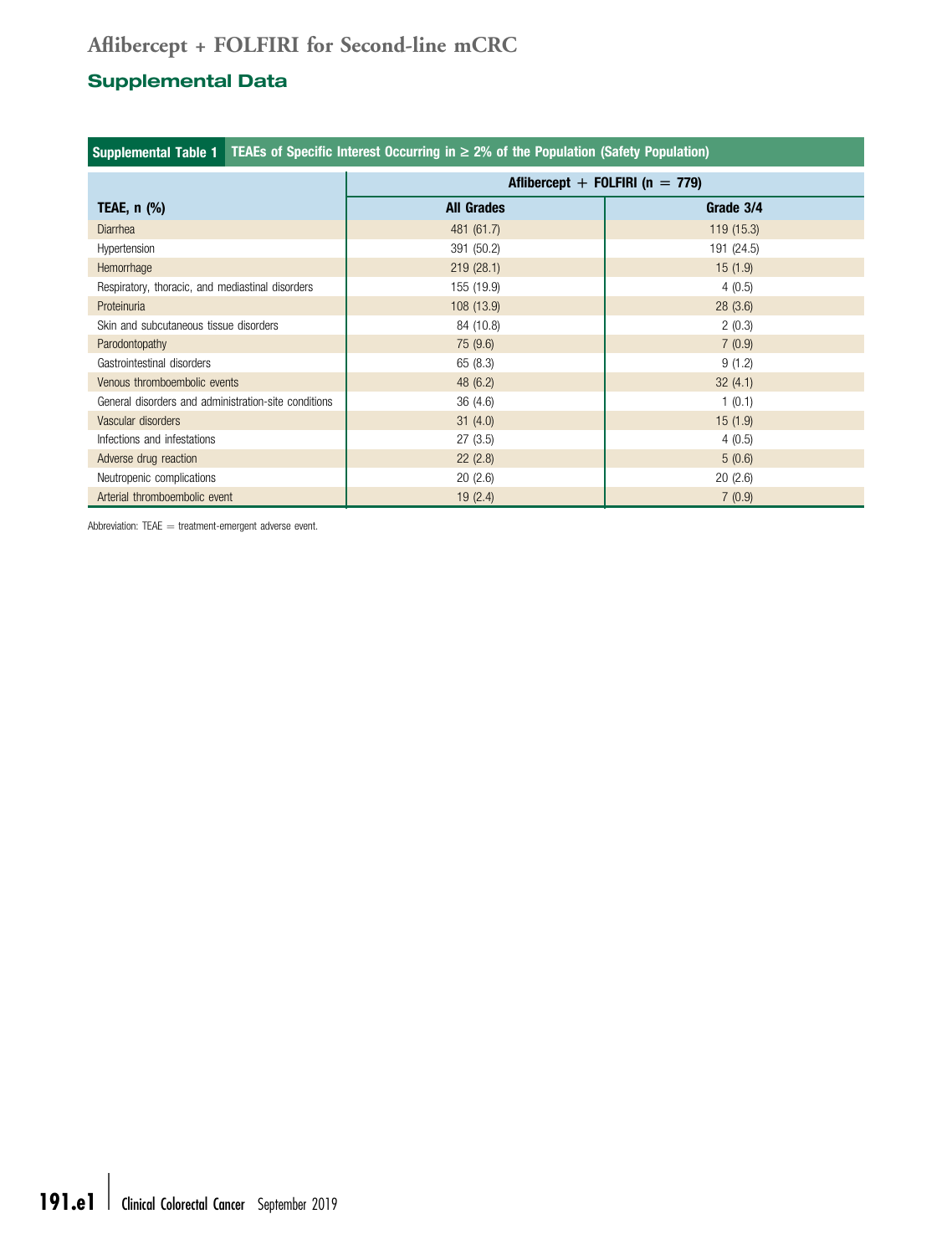|                                | <b>ECOG PS</b> |                     |                                      |    |                |                              |                | Age, y |                  |                           |          |                | Gender                    |                |     |               |                                      |     |               |                      |                |
|--------------------------------|----------------|---------------------|--------------------------------------|----|----------------|------------------------------|----------------|--------|------------------|---------------------------|----------|----------------|---------------------------|----------------|-----|---------------|--------------------------------------|-----|---------------|----------------------|----------------|
|                                |                | $\bf{0}$            |                                      |    | $\mathbf{1}$   |                              |                |        | <60<br>$\geq 60$ |                           |          |                |                           | <b>Male</b>    |     |               | <b>Female</b>                        |     |               |                      |                |
| <b>Scale</b>                   | N              | <b>Mean</b><br>(SD) | <b>CMR</b><br>$\vert$ D/I, % $\vert$ | N  | Mean (SD)      | <b>CMR</b><br>$\vert$ D/I, % | P <sup>a</sup> | N      | Mean (SD)        | <b>CMR</b><br>$ D/I, \% $ | <b>N</b> | Mean (SD)      | <b>CMR</b><br>$ D/I, \% $ | P <sup>a</sup> | N   | Mean (SD)     | <b>CMR</b><br>$\vert$ D/I, % $\vert$ | N   | Mean (SD)     | <b>CMR</b><br>D/I, % | P <sup>a</sup> |
| <b>EQ-5D</b>                   |                |                     |                                      |    |                |                              |                |        |                  |                           |          |                |                           |                |     |               |                                      |     |               |                      |                |
| VAS                            | 245            | $-6.7(18.7)$        | 47/21                                | 74 | $-6.0(16.1)$   | 36/20                        | .77            | 154    | $-6.5(17.7)$     | 43/18                     | 165      | $-6.5(18.6)$   | 46/23                     | .97            | 183 | $-4.4(17.4)$  | 39/25                                | 136 | $-9.3(18.8)$  | 51/15                | .02            |
| <b>HSUV</b>                    | 268            | $-0.12(0.31)$       | 45/19                                | 81 | $-0.13(0.32)$  | 41/17                        | .70            | 166    | $-0.13(0.31)$    | 46/15                     | 187      | $-0.11(0.31)$  | 43/21                     | .59            | 199 | $-0.12(0.30)$ | 44/16                                | 150 | $-0.12(0.33)$ | 45/22                | .97            |
| <b>C30</b><br>Global<br>health | 271            | $-8.1(23.9)$        | 42/16                                | 81 | $-10.0$ (23.1) | 44/14                        | .53            | 166    | $-8.4(21.5)$     | 43/14                     | 186      | $-8.6(25.6)$   | 43/16                     | .95            | 204 | $-8.0(22.3)$  | 43/14                                | 148 | $-9.2(25.6)$  | 43/17                | .66            |
| status/QoL                     |                |                     |                                      |    |                |                              |                |        |                  |                           |          |                |                           |                |     |               |                                      |     |               |                      |                |
| Physical<br>functioning        | 273            | $-11.1(22.5)$       | 41/10                                | 80 | $-12.5(20.2)$  | 41/6                         | .61            | 168    | $-10.5(19.7)$    | 40/8                      | 185      | $-12.2$ (23.9) | 42/9                      | .44            | 205 | $-9.7(21.2)$  | 39/10                                | 148 | $-13.7(22.9)$ | 44/7                 | .10            |
| Role<br>functioning            | 274            | $-13.5(29.3)$       | 46/14                                | 79 | $-8.0(27.8)$   | 43/25                        | .14            | 169    | $-9.6(26.9)$     | 39/18                     | 184      | $-14.8(30.7)$  | 52/14                     | .09            | 204 | $-10.9(28.2)$ | 45/17                                | 149 | $-14.2(30.0)$ | 47/15                | .29            |
| Emotional<br>function          | 276            | $-1.6(21.3)$        | 24/22                                | 81 | $-4.8(25.4)$   | 31/23                        | .30            | 168    | $-1.6(19.6)$     | 24/24                     | 189      | $-3.0(24.5)$   | 26/22                     | .57            | 205 | $-1.6(20.8)$  | 23/22                                | 152 | $-3.3(24.2)$  | 28/23                | .50            |
| Cognitive<br>functioning       | 276            | $-5.3(22.6)$        | 37/19                                | 81 | $-6.6(21.4)$   | 36/20                        | .64            | 168    | $-4.4(21.2)$     | 33/18                     | 189      | $-6.6(23.3)$   | 39/20                     | .34            | 205 | $-5.1(20.9)$  | 36/17                                | 152 | $-6.1$ (24.2) | 38/23                | .68            |
| Social<br>functioning          | 275            | $-9.2$ (26.8)       | 43/17                                | 81 | $-10.3(25.9)$  | 43/15                        | .73            | 168    | $-10.2(25.5)$    | 43/14                     | 188      | $-8.7(26.5)$   | 44/19                     | .58            | 204 | $-8.3(24.5)$  | 41/16                                | 152 | $-10.9(27.9)$ | 46/17                | .37            |
| <b>CR29</b>                    |                |                     |                                      |    |                |                              |                |        |                  |                           |          |                |                           |                |     |               |                                      |     |               |                      |                |
| Body<br>image                  | 167            | $-9.8(25.1)$        | 46/15                                | 39 | $-3.0(25.9)$   | 36/33                        | .13            | 94     | $-8.2(21.9)$     | 43/15                     | 112      | $-8.8(28.0)$   | 45/21                     | .86            | 123 | $-6.7(23.6)$  | 42/18                                | 83  | $-4.2$ (27.7) | 46/19                | .21            |
| Anxiety                        | 170            | 7.5(30.1)           | 17/35                                | 39 | 0.0(34.2)      | 31/21                        | .18            | 95     | 5.3(31.6)        | 20/34                     | 114      | 6.7(30.5)      | 19/32                     | .73            | 124 | 3.0(30.1)     | 21/27                                | 85  | 10.6(31.8)    | 18/40                | .08            |
| Weight<br>concern              | 167            | $-8.4(33.3)$        | 35/18                                | 39 | $-10.3(27.7)$  | 36/13                        | .74            | 93     | $-7.9$ (32.7)    | 34/18                     | 113      | $-9.4(32.0)$   | 36/16                     | .73            | 123 | $-9.5(30.0)$  | 36/15                                | 83  | $-7.6$ (35.4) | 35/20                | .69            |
| Sexual<br>interest<br>(men)    | 80             | $-10.4(31.2)$       | 38/13                                | 22 | $-3.0(22.8)$   | 27/18                        | .30            | 43     | $-10.9(33.1)$    | 40/14                     | 59       | $-7.3(27.0)$   | 32/14                     | .56            | 102 | $-8.8(29.6)$  | 35/14                                |     |               |                      |                |
| Sexual<br>interest<br>(women)  | 54             | $-7.4(17.9)$        | 28/6                                 | 9  | $-11.1(23.6)$  | 22/0                         | .59            | 35     | $-8.6(16.8)$     | 29/3                      | 28       | $-7.1(21.0)$   | 25/7                      | .77            |     |               | $\qquad \qquad -$                    | 63  | $-7.9(18.7)$  | 68/5                 | n/a            |

### <span id="page-10-0"></span>Supplemental Table 2 HRQL Change Scores (Baseline to End of Treatment) by Demographics and Baseline Characteristics

Abbreviations: C30 = European Organisation for Research and Treatment of Cancer Quality of Life Questionnaire Quality of Life Questionnaire 30-item core module; CMR = clinically meaningful response; CR29 = European Organis 29-item colorectal cancer-specific module; D = deterioration; ECOG PS = European Cooperative Oncology Group performance status; EQ-5D = EuroQol 5-Dimensions; I = improvement; HRQL = health-related quality of life; HSUV = h available;  $QoL =$  quality of life;  $SD =$  standard deviation; VAS  $=$  visual analog scale.

Rachel P. Riechelmann et al

Rachel P. Riechelmann et al

<sup>a</sup>Difference between mean change in HRQL score; paired t test. Scale and single-item measures range from 0 to 100, except for the EQ-5D HSUV, which ranges from 0 to 1. Higher scores generally indicate better HRQL, however indicate worse HRQL.<sup>[10-12](#page-8-0)</sup>